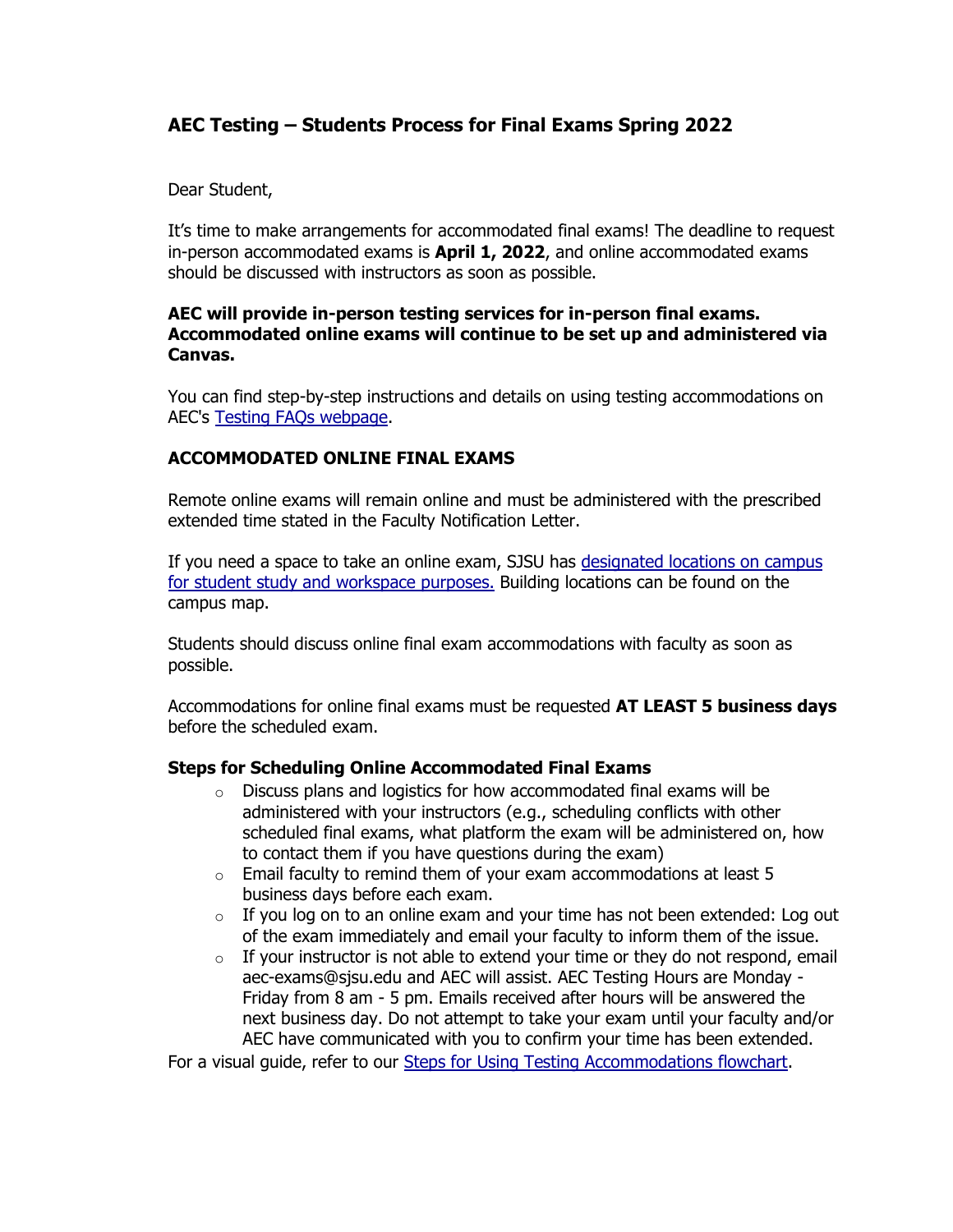# **ACCOMMODATED IN-PERSON FINAL EXAMS**

For the health and safety of staff and students, AEC will administer in-person final exams in a block seating format. All exams will begin at the block start time. This is imperative to control population density and allow for proper disinfection and airing of our testing locations.

Exams will ONLY be administered during scheduled times. Block seating start times correlate to students' prescribed extended time.

## **Final Exam Dates:**

- $\circ$  Wednesday 5/18
- $\circ$  Thursday 5/19
- $\circ$  Friday 5/20
- o Monday 5/23
- o Tuesday 5/24
- $\circ$  AEC will not administer any in-person exams on Study Day (Tuesday, 5/17), weekends (Saturday, 5/21 - Sunday, 5/22), or Make-Up Day (Wednesday, 5/25).

## **Block Seating Times for Spring 2022 Final Exams:**

- $\circ$  Exams with 1.5x Extended Time: 9:30 a.m. 12:30 p.m. and 1:30 4:30 p.m.
- $\circ$  Exams with 2.0x Extended Time: 8:00 a.m. 12:30 p.m. and 1:30 6 p.m.

# **AEC Testing Locations:**

You will be assigned to test in Industrial Studies 223 (AEC's Testing Office), King Library 230 (AEC's Center for Accessible Technology), OR another AEC-arranged location depending on space availability.

- $\circ$  You will be notified of your assigned testing location 2 business days prior to each exam.
- $\circ$  You may be assigned to different AEC Testing locations for each exam.
- o You can familiarize yourself with AEC's Testing locations using the [SJSU](https://www.sjsu.edu/map/)  [Campus Map.](https://www.sjsu.edu/map/)
- o **Always check MyAEC to check your assigned location before each exam.** Students are expected to report to the correct location on time.

#### **Instructor Support of AEC Block Seating Times**

AEC's Block Seating Times mean students with accommodated exams will likely test at a different time than the class. AEC has asked faculty to be flexible with students so they can take accommodated exams during AEC's Block Seating Times. **Students must meet with faculty in advance** to discuss academic scheduling conflicts and determine appropriate testing arrangements (such as testing on a different day than the class if needed).

Note: If you have in-person and online final exams that conflict with each other, scheduling priority will be given to your in-person exams.

Faculty can choose to administer testing accommodations themselves using AEC-